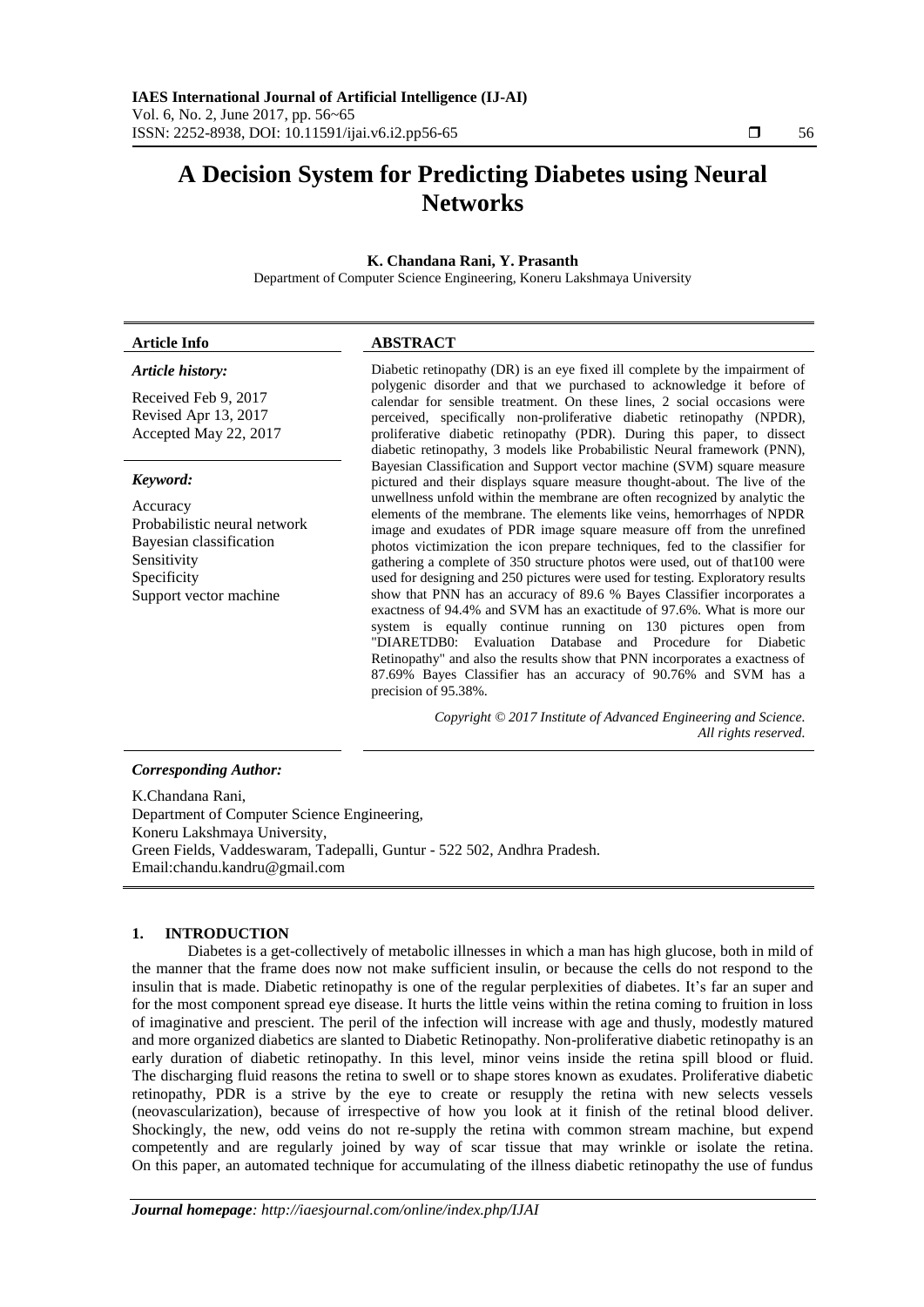images is proven. We used the retinal fundus pix assembled on the "Aravind Eye recuperation workplace and Postgradute Institute of Opthalmology", Cuddalore avenue Thavalakuppam Junction, Pondicherry. The retinal photo is taken inside the RGB structure by way of fundus digital camera. A fundus camera or retinal digicam is a specific low electricity amplifying tool with a joined camera proposed to image within surface of the eye, which include the retina, optic circle, macula, and returned submit. The snap shots had been observed using a Canon TopCon TRC-50 EX with Nicon retinal digicam at a area-of-point of view (FOV) of fifty $\Box$ . The acquired photo willpower is 1280 ×1024 in 24bit JPEG outline. The appraisal of the proposed mechanized willpower course of action of diabetic retinopathy has been done by means of the use of a recreation plan of 250 fundus snap shots that's a mix of traditional, NPDR and PDR impacted photographs. The principle image is changed over to dim scale image. After that, bendy histogram conformity is related to improve the many-sided fine of the picture. Via then, Discrete Wavelet remodel (DWT) is associated and the extent of the photo is reduced into half of as  $640 \times 512$  [30] with the aid of then Coordinated channel reaction (MFR) is associated with diminishing the noise in the image.

At ultimate, Fuzzy C-implies bunching is hooked up to component the veins inside the image. in the wake of preprocessing of snap shots is finished, factors, for instance, Radius, Diameter, place, Arc duration, Cognizance angle and 1/2 area are computed for each photograph. At that factor Demonstrating techniques like PNN, Bayes principle and SVM are applied and their exhibitions are checked out. At long final, the photographs are organized into 3 gatherings to be specific, traditional photograph, Non-Proliferative Diabetic Retinopathy (NPDR) and Proliferative Diabetic Retinopathy.



Figure 1. Block diagram for Comparison between three Classifiers for Diagnosis of DR

The relaxation of this paper consists as takes after. Section 2 depicts the associated paintings. Segment three clarifies the preprocessing of pictures. Region four clarifies the detail extraction. Segment five clarifies the element values got. Section 6 portrays the grouping of DR disorder utilising assist Vector gadget. Vicinity 7 clarifies Probabilistic Neural community and phase 8 offers Bayesian class. Region 9 depicts the consequences and dialog. Area 10 gives the belief. Figure 1 gives the rectangular outline for examination of three classifiers for determination of Diabetic Retinopathy.

#### **1.1. Related Work**

Inside the midst of the late years, there were diverse research on custom designed finish of diabetic retinopathy the usage of a pair highlights and techniques. D. Vallabha et al. [1] proposed a procedure for robotized acknowledgment and request of vascular abnormalities in Diabetic Retinopathy the use of scale and presentation specific Gabor channel banks. R. Sivakumar et al. [2] familiar a machine with request diabetic retinopathy subjects from adjustments in visual evoked capacity ghost quantities. By using Walter et al. [3] exudates are determined the usage of their excessive diminish stage assortment, and their structures are determined with the aid of approach for morphological revamping methodologies. HT Nguyenl et al. [4] proposed a multilayer nourishment ahead framework for the game plan of DR. María García et al. [5] used a multilayer perceptron (MLP) classifier to get a closing division of tough Exudates within the picture. In [6], P. V. Nageswara rao et al. proposed every other approach for protein sport plan in light of a Probabilistic Neural network and highlight selection. S. Chaudhury et al. [7] address the issue of perceiving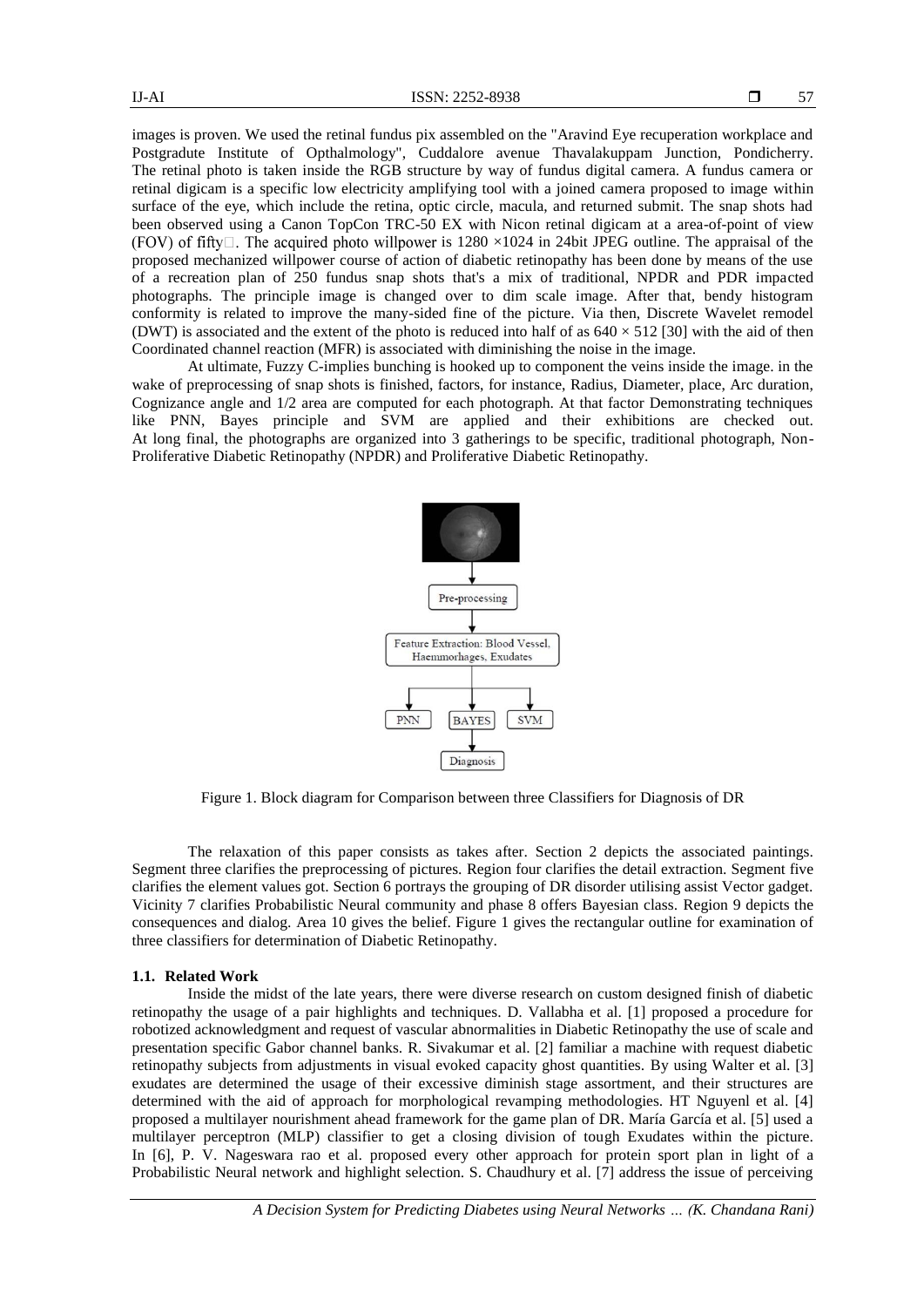veins in retinal photos. They have used the thought of composed station for disclosure of signs and symptoms to recognize piecewise direct parts of veins in retinal images and created 12 one in all a type preparations to chase down vessel regions alongside each and every feasible heading. In [8] Alireza Osareh et al. asked the divided areas into two disjoint instructions, exudates and non-exudates, taking a gander on the execution of numerous classifiers. In [9] Wong Li Yun et al. asked the 4 eye sicknesses the use of a 3-layer sustenance ahead neural framework. In [13], R. Priya and P. Aruna used SVM for the acknowledgment of diabetic retinopathy tiers the use of shading fundus pix. In [14] pc provided motorized crimson damage distinguishing proof some assistance with being achieved on digitized transparencies [15]. This paper inspects and proposes a course of action of in a great global adjusted morphological managers for use for exudate acknowledgment on diabetic retinopathy patient's non-extended understudy and coffee-separation pics. [16] Depicted a method for actually perceiving new vessels on the optic plate the usage of retinal photography. The 'planned channel response' approach is a for the maximum component used format primarily based technique that makes use of a plan of 2d Gaussian bits with an adjusted period and prologue to remodel the vessels. In [17], a post handling gadget, in attitude of aspect distinguishing evidence, is related to understand hard exudates from cotton wool spots and unique relics. In [18] Keith A. Goat guy et al. delineated a framework for generally deducting new vessels at the optic circle the usage of retinal pictures. Aliaa Abdel-Haleim et al. [23] displayed a framework to therefore perceive the location of the OD in modernized retinal fundus photographs. The framework starts via normalizing radiance and difference all through the picture the usage of illumination leveling and adaptable histogram evening out frameworks separate.

#### **2. RESEARCH METHOD**

In recognizing variations from the norm connected with fundus image, the picture must be prehandled with keeping in mind the end goal to revise the uneven enlightenment, not adequate difference in the middle of exudates and picture foundation pixels and the vicinity of clamor within the information fundus picture. The methods for preprocessing include gray scale Transformation, Adaptive Histogram Equalization, Discrete Wavelet change, Gaussian Matched filter Response and Fuzzy Cmeans.

Bunching for division of veins.

#### **2.1. Gray Scale Conversion**

Gray scale photographs are unique from one-piece bi-tonal high comparison images, which in the putting of laptop imaging are images with simply the two colorings, darkish, and white (likewise referred to as bi level or parallel photos). Grey scale images have several sun shades of dim in the center. Grey scale pix are regularly the effect of measuring the electricity of mild at every pixel in a solitary band of the electromagnetic variety (e.g. infrared, obvious mild, shiny, and so forth.), and in such instances they're monochromatic appropriate while just a given recurrence is stuck. Any ways, likewise they can be mixed from a full shading picture; see the area approximately changing over to gray scale. Shown in the Figure 2 and Figure 3.



Figure 2 (a-d). Original DR affected Eye Image



Figure 3 (a-d). Eye Image after Grey Scale Conversion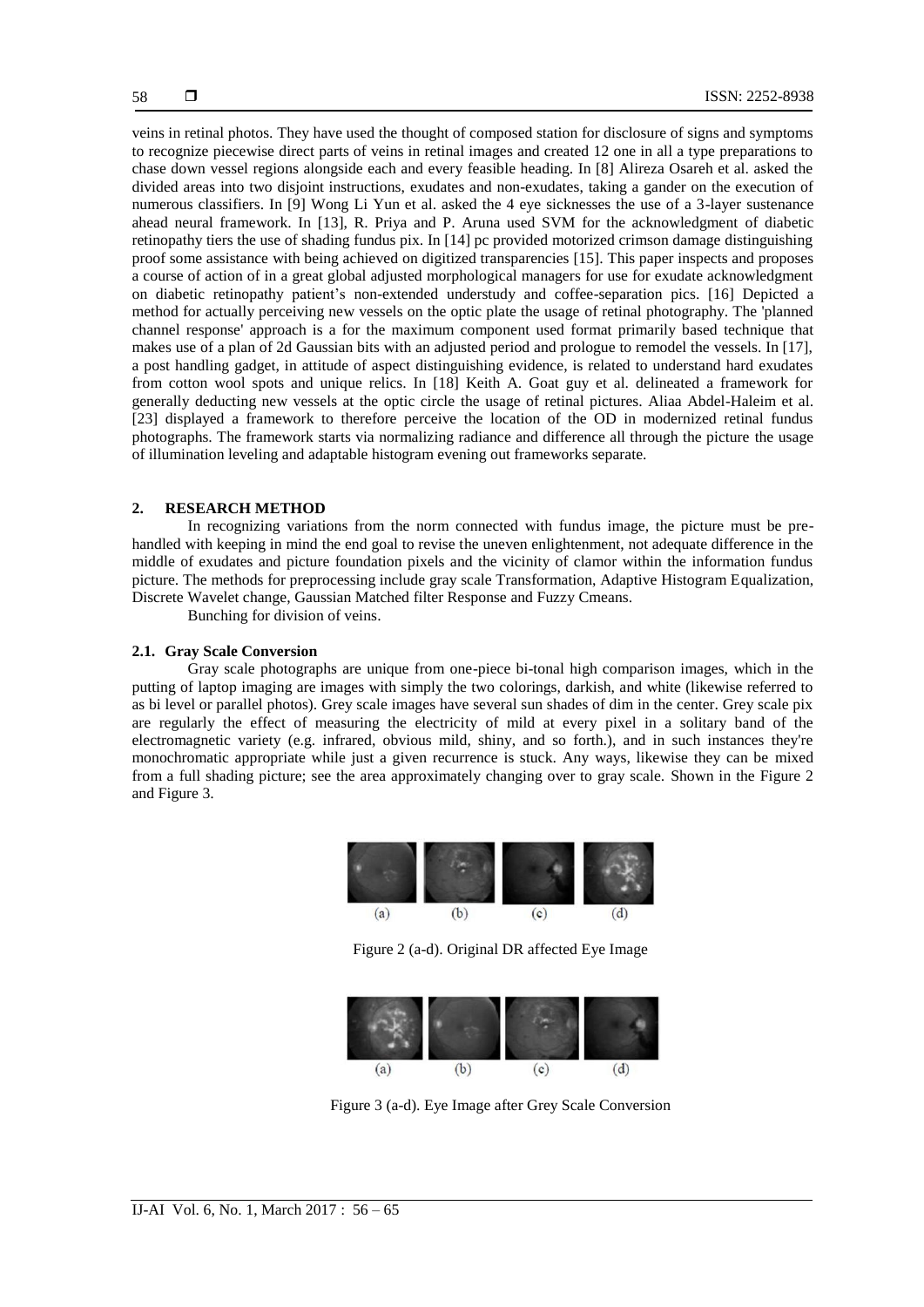Adaptable histogram parity which is used to advance complexity in pictures is associated with the dim scale changed over eye picture. Consider a running sub picture W of  $N \times N$  pixels concentrated on a pixel P (i, j), the photo is filtered to make another sub picture P of  $(N \times N)$  pixels as demonstrated by the examination underneath, Advanced picture get ready has upheld in the change and recovery of pictures for over a quarter of a century. This work focuses on one particular estimation among the various open. In particular, it will be prescribed that the count being alluded to can be upgraded with the utilization of data from an alternate branch of programming building. To engage the per user to better fathom the computation, critical establishment information will be shown. Modernized picture get ready frameworks had their gigantic beginning in the 1960s with the space program. The essential to update the way of the photographs returned by the early space tests energized research around there. At first this development was associated with space imagery, then again it was soon comprehended that different extents could moreover favorable position. In this way, the necessities of the helpful field pulled in the thought of authorities. The systems utilized by the space business were associated. With the presence of the X-bar and later Nuclear Magnetic Resonance Imaging (NMRI or MRI), Positron Emission Tomography (PET Scans), Computerized Helped Tomography (CAT Scans), and Ultra-sound Imaging, the measure of remedial data extended essentially. In the meantime authorities searched for better systems to update these photos. The test data utilized for this work began from three one of a kind sorts of data collection frameworks. The mid-area picture is one cut of a CAT channel. The left standing up to head is cut number 50 of a 109-cut MRI check. The privilege standing up to head named "brain" is an entryway picture taken in the midst of Radiotherapy Treatment. Each archive gets in contact for development in an unrefined picture position. In unrefined picture outline the force qualities are contained in a record in section genuine solicitation, with different planes being secured consecutively from front to back.

#### **3. DISCRETE WAVELET TRANSFORM**

The exchange of a sign is actually one greater sort of speaking to the signal. It does not exchange the facts content material present inside the signal. The Discrete Wavelet transform (DWT), which is in light of sub-band coding, is found to yield a brief calculation of Wavelet remodel. It is whatever however tough to actualize and decreases the calculation time and assets required. Wavelet alternate decays a sign into an arrangement of premise capacities.

$$
\psi_{a,b}(t) = \frac{1}{\sqrt{a}} \psi(\frac{t-b}{a})
$$

#### **3.1. Neural System**

A Neutral framework is a course of action of characteristics all related by point changes that have indistinguishable limit or fitness [1]. Each center addresses a quality gathering and each line identifies with the change joining two progressions. Fair-minded frameworks can be considered as high, level levels in a wellbeing scene. In the midst of unprejudiced advancement, qualities can self-assertively go through objective frameworks and cross territories of course of action space which may have results for force and evolvability. Unprejudiced frameworks exist in health scenes since proteins are solid to changes. This prompts created frameworks of characteristics of proportionate limit, associated by fair mutations [2-3]. Proteins are impenetrable to changes following various groupings can wrinkle into significantly practically identical essential folds [4]. A protein grasps a confined assembling of nearby compliances since those conformers have lower imperativeness than created and mis-given way states  $(\Delta\Delta G)$  of folding) [5-6]. This is expert by a scattered, internal arrangement of supportive affiliations (hydrophobic, polar and covalent) [7]. Protein helper healthiness results from few single changes being satisfactorily dangerous to exchange off limit. Proteins have in like manner progressed to avoid aggregation[8] as not completely broken down proteins can join to outline gigantic, reiterating, insoluble protein fibrils and masses[9]. There is affirmation that proteins show negative framework parts to diminish the presentation of aggregate slanted beta-sheet subjects in their structures [10]. Additionally, there is some confirmation that the inherited code itself may be streamlined such that most guide changes lead toward similar amino acids (conservative) [11-12]. Together these components make a movement of health effects of changes that contains a high degree of unprejudiced and about fair changes. Unprejudiced frameworks are a subset of the groupings in progression space that have relative limit, along these lines shape a wide, level in a health scene. Impartial progression can in this way be imagined as a people diffusing from one course of action of collection centers, through the unprejudiced framework, to another pack of progression centers. Ensuing to the bigger piece of advancement is thought to be neutral, [14-15] an immeasurable degree of value change is the improvement however clearing impartial frameworks. The more fair neighbors a gathering has, the all the more effective to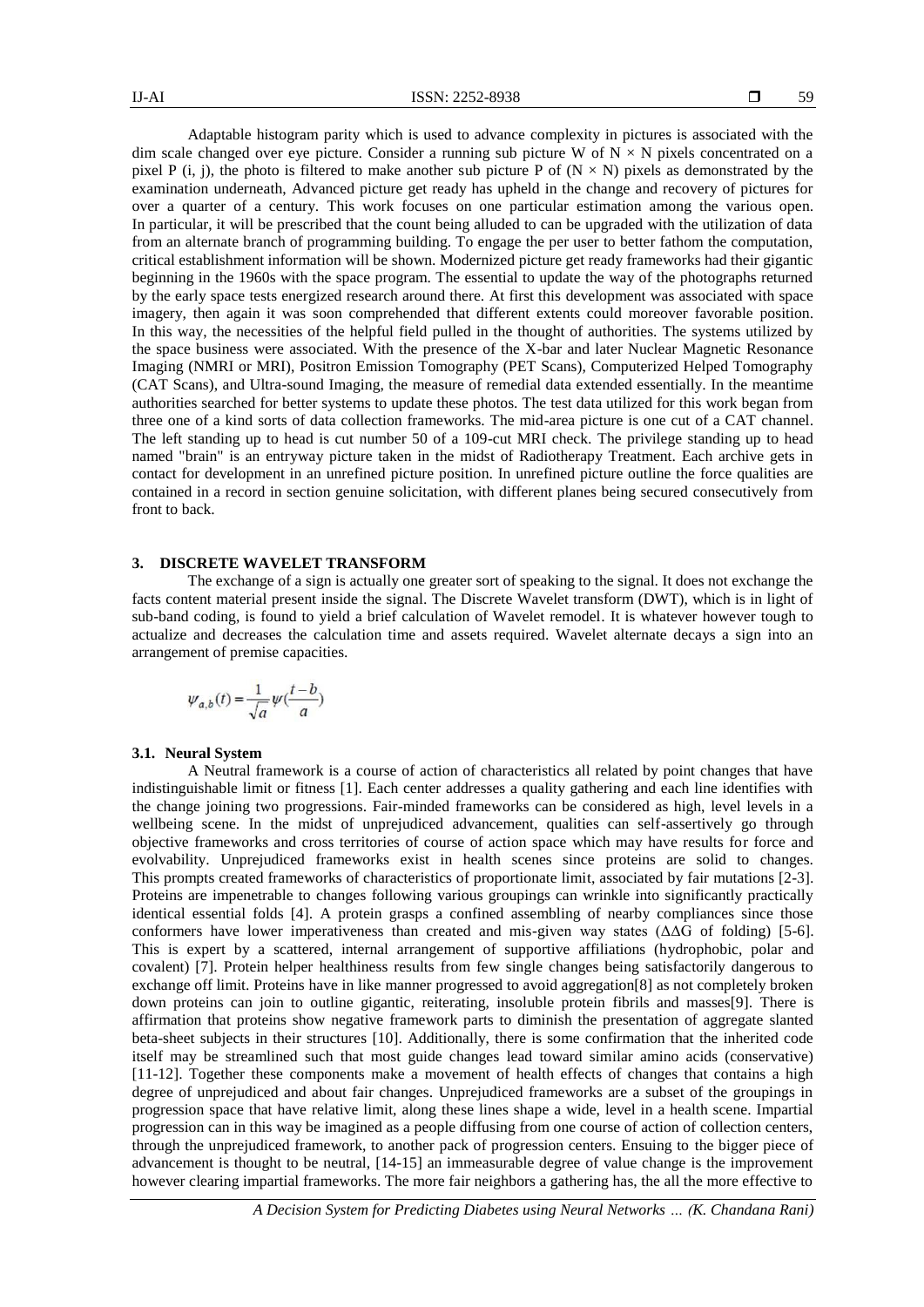changes it is since changes will most likely basically fair-mindedly change over it into a likewise utilitarian sequence [1]. Indeed, if there are generous differences between the amount of impartial neighbors of different courses of action within a neutral framework, the masses is expected to create towards these incredible progressions. This is rarely called circum-absence of predisposition and identifies with the improvement of masses a long way from slopes in the health scene. Eagerness for the trade between genetic buoy and determination has been around since the 1930s when the moving evening out speculation proposed that in a couple of circumstances, inherited buoy could support later flexible evolution [20]. Although the specifics of the theory were for the most part discredited, [21] it pulled in insightfulness with respect to the probability that buoy could make dark assortment that, however unprejudiced to current limit, may impact decision for new limits (evolvability).

#### **3.2. Radical basis function**

In perceptron-sort orchestrates, the activation of covered units relies on upon the spot thing between the information vector and a weight vector. In this location we will look at RBFs, frameworks where the activation of covered units relies on upon the division between the information vector and a model vector Radial reason limits have different charming properties. There exists strong relationship with different investigative controls. These fuse limit gauge, regularization theory, thickness estimation and insertion in the region of uproar [Bishop, 1995] RBFs consider an unmistakable interpretation of the internal representation made by the hid layer get ready computations for RBFs are basically snappier than those for MLPs And, as we will see today, most of these counts have starting now been presented in past addresses. Outspread reason limits are sustenance forward frameworks containing a covered layer of winding segments and a yield layer of straight neurons. The two RBF layers pass on absolutely particular parts [Haykin, 1999]. The covered layer performs a non-straight change of data space the consequent covered space is ordinarily of higher dimensionality than the data space.The yield layer performs straight backslide to envision the pined for targets. Why use a non-direct change took after by a straight one? Spread's theory on the distinctness of cases "A brain boggling outline request issue cast in a high-dimensional space non-straightforwardly will most likely be straightly unmistakable than in a low-dimensional space" As we will discover in two or three addresses, this to a great degree same dispute is at the focal point of Bolster Vector Machines. RBFs are to make sure one of the bit limits most typically used as a piece of SVMs! RBFs are generally arranged after a mutt framework that works in two stages or time scales [Haykin, 1999] Unsupervised determination of RBF core interests

- a. RBF centers are picked with a specific end goal to arrange the scattering of planning cases in the data highlight space
- b. This is the fundamental step in get ready, regularly performed in a moderate iterative manner
- c. Fortunately, different systems showed in past locations can be utilized to deal with this issue
- d. Regulated figuring of yield vectors
- e. Hidden-to-yield weight vectors are set out to minimize the entire squared screw up between the RBF yields and the looked for targets
- f. Since the yields are straight, the perfect weights can be prepared.

#### **3.3. Multi-layer perceptron**

In the accompanying two locations we will look at Multi-Layer Perceptrons (MLPs) which are more viable than the Single-Layer models which fabricate straight decision limits. It will be seen that MLPs can be arranged as a discriminative model to yield class backsides. MLPs are named a sort of Artificial Neural Network: the computation is performed using a course of action of (various) direct units with weighted relationship between them. In addition there are learning figurings to set the estimations of the weights additionally, the same basic structure (with different weight qualities) is prepared to perform various assignments. In this and the going with location we will consider Overall structure of multi-layer perceptrons Decision confines that they can outline, Training Criteria, Networks as back probability estimators, Basic Error back-spread get ready figuring, Improved get ready methodologies, Deep Neural frameworks From the past slide we can see that the amount of concealed layers chooses the decision furthest reaches that can be made. In picking the amount of layers the going with thoughts are made.

- a. Multi-layer frameworks are harder to get ready than single layer frameworks.
- b. A two layer framework (one concealed) with sigmoidal start limits can demonstrate any decision limit.

Two layer frameworks are most typically used as a piece of illustration affirmation (the covered layer having sigmoidal incitation limits). What number of units to have in each layer?

- a. The amount of yield units is consistently controlled by the quantity of yield classes.
- b. The amount of inputs is controlled by the amount of information estimations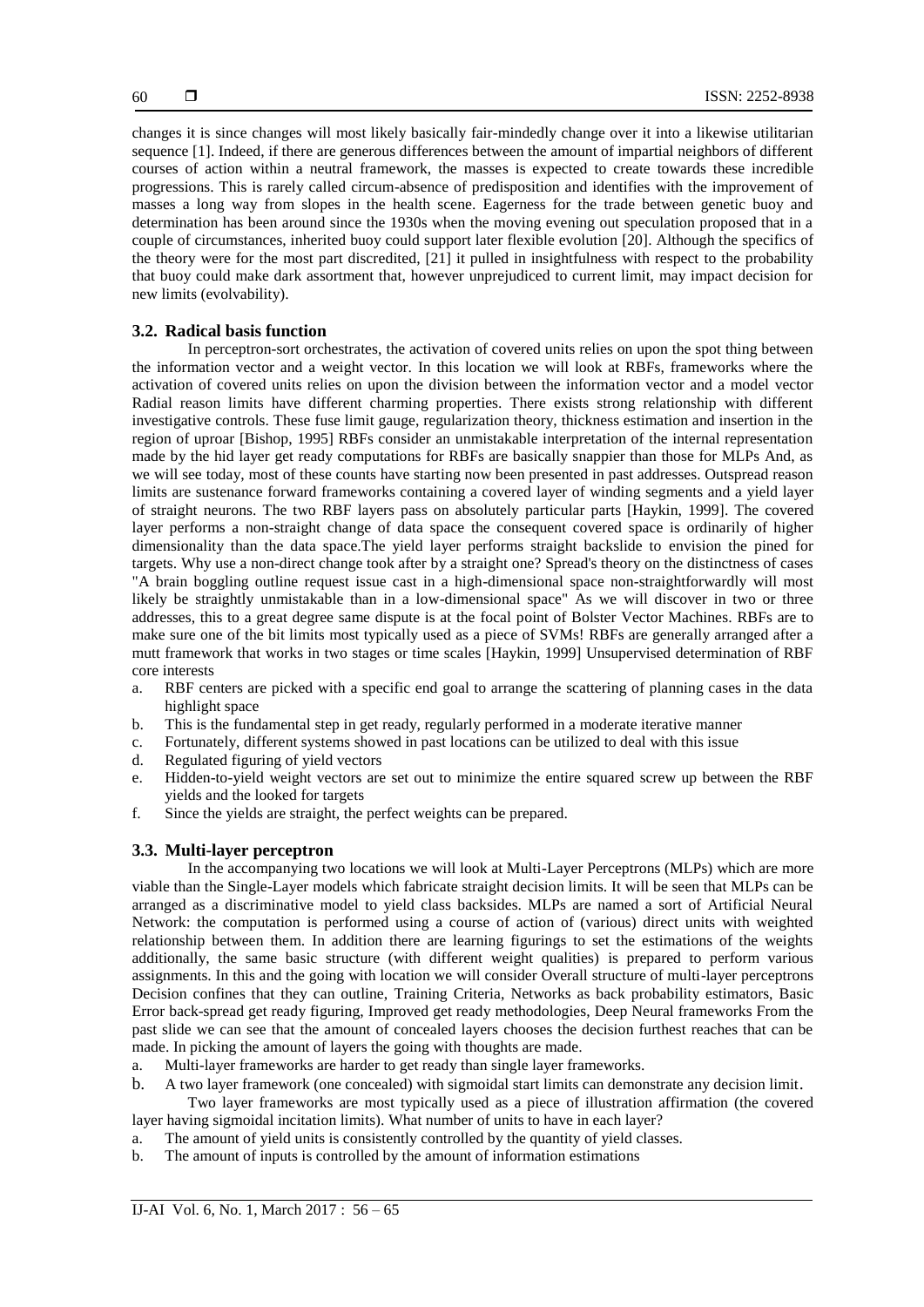c. The amount of hid units is a framework issue. The issues are: exorbitantly few, the framework won't show complex decision limits; excessively, the framework.

#### **4. MORPHOLOGICAL PROCESSING**

Erosion involves the elimination (alteration) of pixels at the rims of areas, as an example changing binary 1 value to 0, at the same time as dilation is the opposite manner with areas growing out from their barriers. Those methods are often finished using a form of kernel called a structural detail. A structural element is an  $N \times N$  kernel with entries categorised in line with a binary scheme, normally as zero or 1. If all entries are coded 1 then the structural detail is a strong square block, the middle of that is laid over each pixel inside the supply picture in flip. Shown in Figure 4.



Figure 4. The Structural Detail is a Strong Square Block

The kingdom of the basic factor would possibly differ, for instance as a vertical bar, degree bar, move shape or a purchaser characterized layout. Inside the event that enlargement is trailed by means of disintegration the manner is portrayed as a final operation, whilst Erosion took after by means of enlargement is known as opening. These strategies are actually not symmetric, and on this way are for the most part now not reversible. starting wipes out little and extra slim components, bringing approximately smoother edged areas, even as shutting likewise smoothest shapes however makes narrow constrained components larger and wipes out little gaps and restrained crevices.

Guide vector device (SVM) is a directed learning version with a associated learning figuring that could separate information and notice outlines that are then used for backslide examination additionally, collecting. If we take a direction of movement of planning instances, wherein each is separate as fitting in with one of portrayed groupings, a SVM get prepared count will building up a version to be able to dispense new cases to one or the other association, making it non-probabilistic twofold direct classifier. SVM model is the illustration of cases defined as centers in space which can be mapped so that the instances of the numerous characterizations may be parceled by means of an unmistakable cleft this is as immeasurable as may want to sensibly be regular. sparkling specimens are then mapped into that same area and foreseen that might have a niche with an order considering which facet of the cleft they fall at the help Vector device (SVM) is a exceptional in elegance amassing technique displayed in 1992 through Boser, Guyon, and Vapnik. The SVM classifier is for the most elements used as a bit of bioinformatics (except, controls) in view of its excessive precision. It may find out and manage the excessive-dimensional facts, as an example, quality expression and exibility in showing different wellsprings of statistics. A trendy order named as component structures, SVM in shape in with that grouping. This part framework is an estimation which depends on upon data mainly through spot thing. For this situation, a section restrict can supplant this spot issue and it'll discern the bit component in some high dimensional segment space perhaps. It has two purposes of hobby: firstly, it may deliver non-direct selection limits the use of the ones frameworks which can be proposed for direct classifiers. Moreover, use of bit limits will allow the customer to apply classifier to the statistics that haven't any described altered dimensional vector space illustration. The maximum fitting specimen of such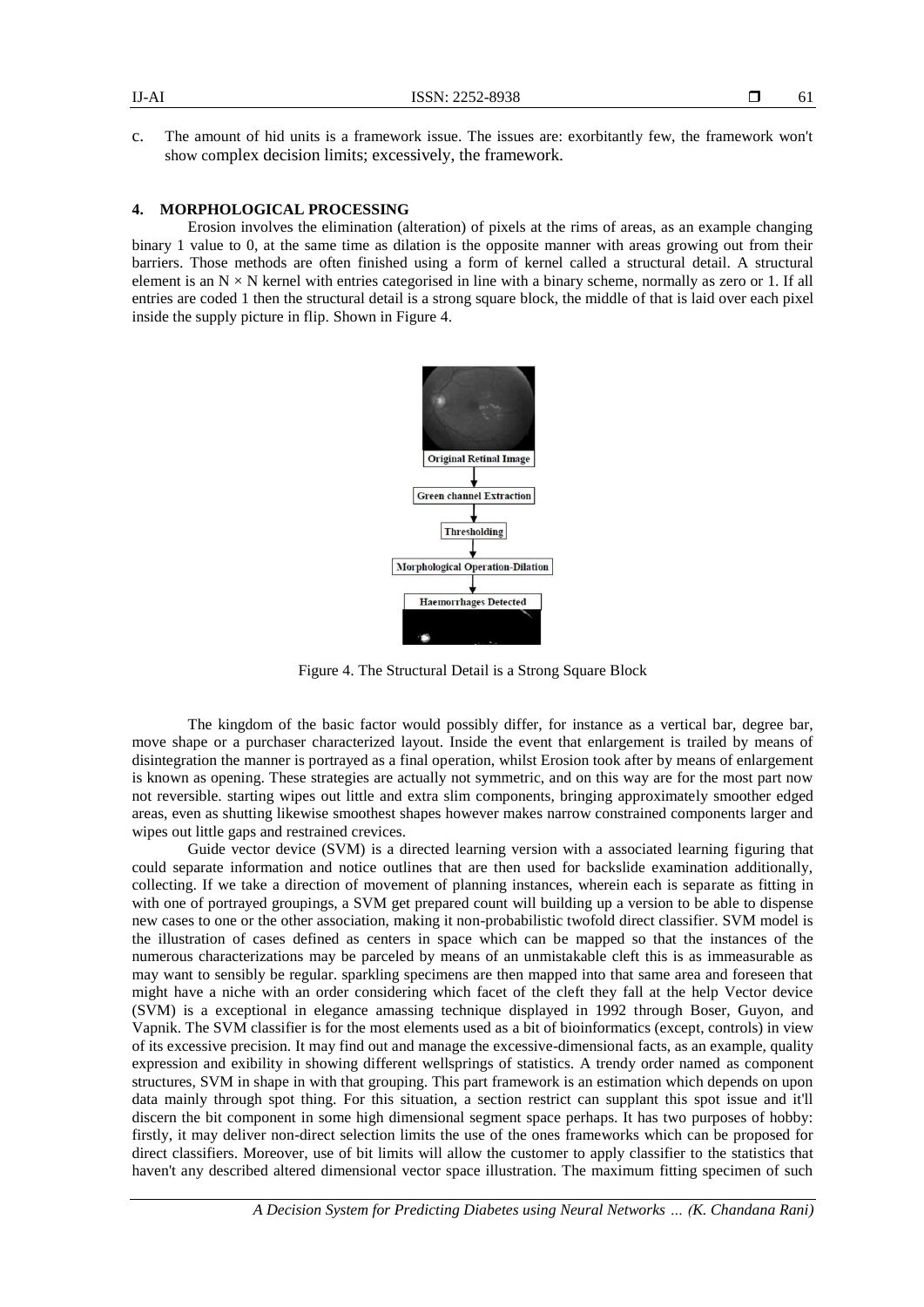records in bioinformatics is progression, either, protein or DNA then again protein structure. The use of SVMs feasibly requires an appreciation of ways they paintings. even as putting in place a SVM the pro needs to settle on distinct selections: that is the satisfactory technique to preprocess statistics, what piece ought to be used, and inside the remaining, putting in place the parameters of SVM and piece. Dumbfounded picks can also reap to a outstanding diploma reduced execution. Our point is to outfit the client with a entire notion of the selections furthermore to offer standard use regulations. Each one of the specimens exhibited had been introduced using the PyML device mastering environment, which focuses on component techniques and SVMs. Shown in Figure 5.

#### PROBABILISTIC NEURAL NETWORK

PNN is constantly used as a bit of game plan issues [4] while an data is out there, the main layer registers the detachment from the facts vector to the arrangement facts vectors. This conveys a vector wherein its parts indicate how closed the records is to the planning statistics. The second one layer wholes the determination for each magnificence of inputs and conveys its internet yield as a vector of probabilities. Subsequently, a fight change restrict at the yield of the second layer picks the fine of these possibilities, and produces a 1 (effective identification) for that elegance and a 0 (negative id) for non-focused on classes. Information layer:

Each neuron in the information layer identifies with a marker variable. In obvious variables, N-1 neurons are used when there are N number of groupings. It regulates the extent of the qualities by subtracting the center and disconnecting by the interquartile range. By then the data neurons support the qualities to each of the neurons in the covered layer.

#### Plan layer:

This layer contains one neuron for each case in the readiness data set. It stores the estimations of the marker variables for the case nearby the goal worth. A disguised neuron enrolls the Euclidean partition of the examination from the neuron's center point and after that applies the RBF segment limit using the sigma values.

Summation layer:

For PNN frameworks there is one illustration neuron for each grouping of the goal variable. The genuine target characterization of each readiness case is secured with each hidden neuron; the weighted quality leaving a covered neuron is managed just to the sample neuron that identifies with the covered neuron's grouping. The sample neurons incorporate the qualities for the class they identify with. Yield layer:

The yield layer considers the weighted votes for each target class accumulated in the illustration layer and uses the greatest vote to predict the goal arrangement. As shown in Figure 6 to Figure 9.

#### **5. RESULTS AND DISCUSSION**

The execution of our use of the QA is evaluated with a wellknown benchmarking technique. The entire QA shape is hold strolling on 130 pics open from "DIARETDB0: assessment Database and technique for Diabetic Retinopathy". [31] Accordingly by means of making use of the proposed database, it is without further ado possible to don't forget our figurings, and correspondingly, discover their advancement for development alternate from the examination research focuses to the remedial practice. The range of the photos in this database is  $1500 \times 1152$ . For the DIARETDB0 database the effects of the gathering method are showed up in Table 1 and Table 2 exhibits the end result of Affectability, Specificity and percent of precision the use of

|              | True | True<br>Models Positive Negative Positive Negative | False | False |
|--------------|------|----------------------------------------------------|-------|-------|
| <b>PNN</b>   | 180  | 44                                                 |       | 20    |
| <b>Baves</b> | 190  | 46                                                 |       | 10    |
|              | 196  |                                                    |       |       |

Table 1. Result of Sensitivity, Specificity, % of Accuray

Table 2. Exhibits the end Result of Affectability, Specificity and Percent of Precision

|              |    | Models Sensitivity Specificity Accuracy |      |
|--------------|----|-----------------------------------------|------|
| <b>PNN</b>   | 90 | 88                                      | 89.6 |
| <b>Baves</b> | 95 | Q <sub>2</sub>                          | 94.4 |
| <b>SVM</b>   | 98 | 96                                      | 97.6 |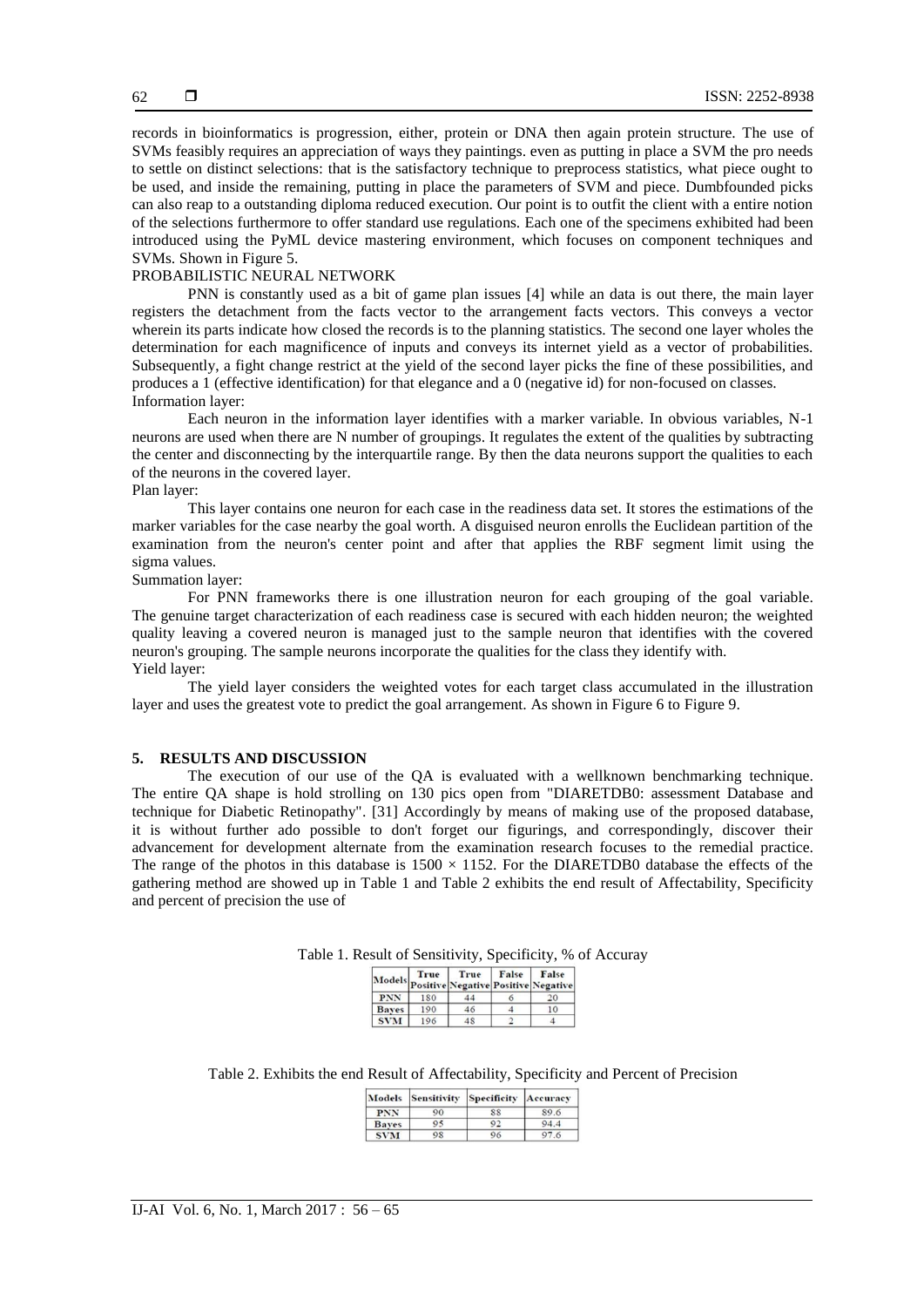

Figure 5. ROC Curve for Comparison of PNN bayes and SVM





Figure 6. Snapshot of an Eye Image after Histogram Equalisation (a) Process of PNN Results (b)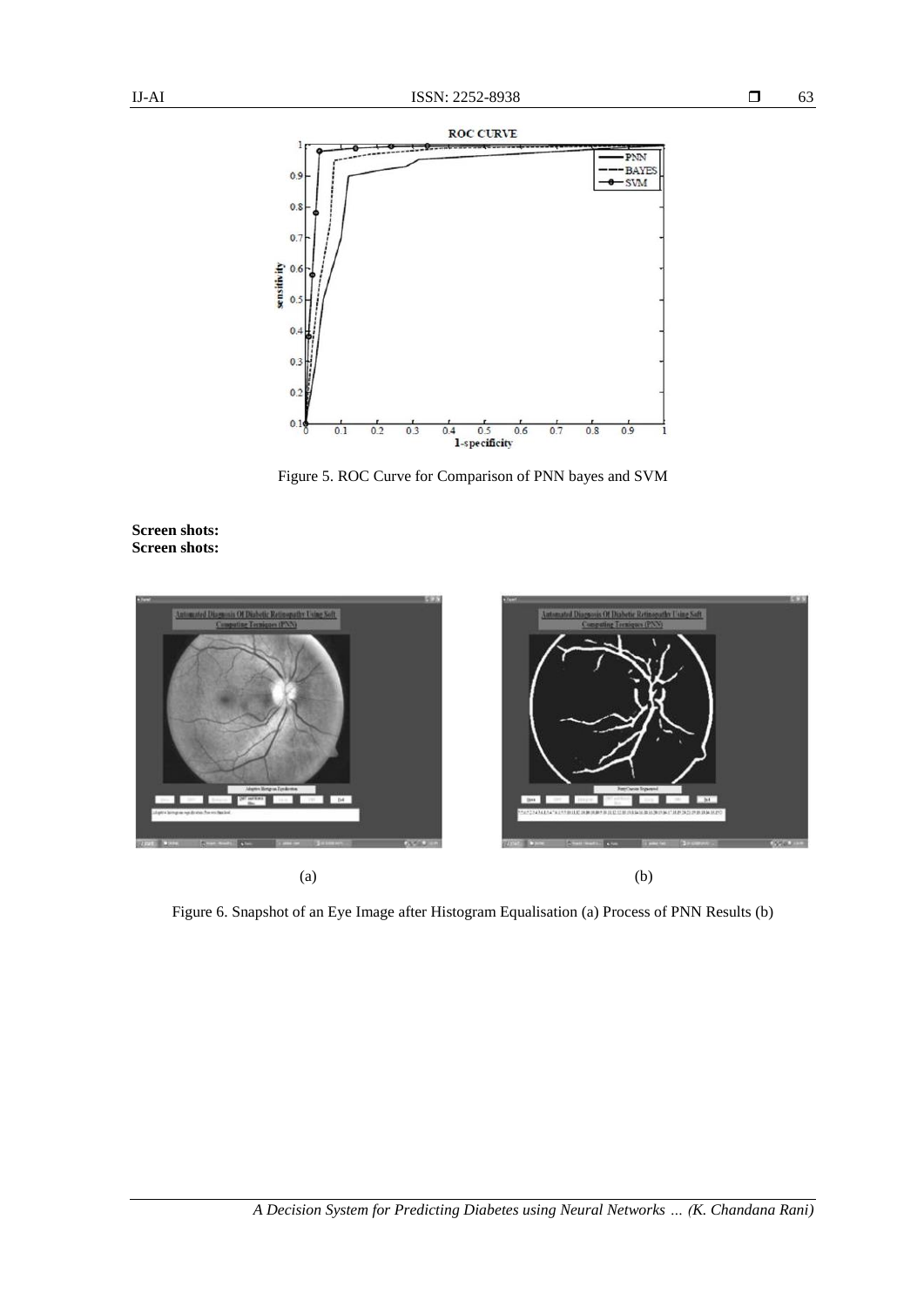





### **SCREENSHOTS FOR SVM CLASSIFICATION**

Figure 8. Loaded Colour Eye Image



Figure 9. Eye Image after Histogram Equalisations